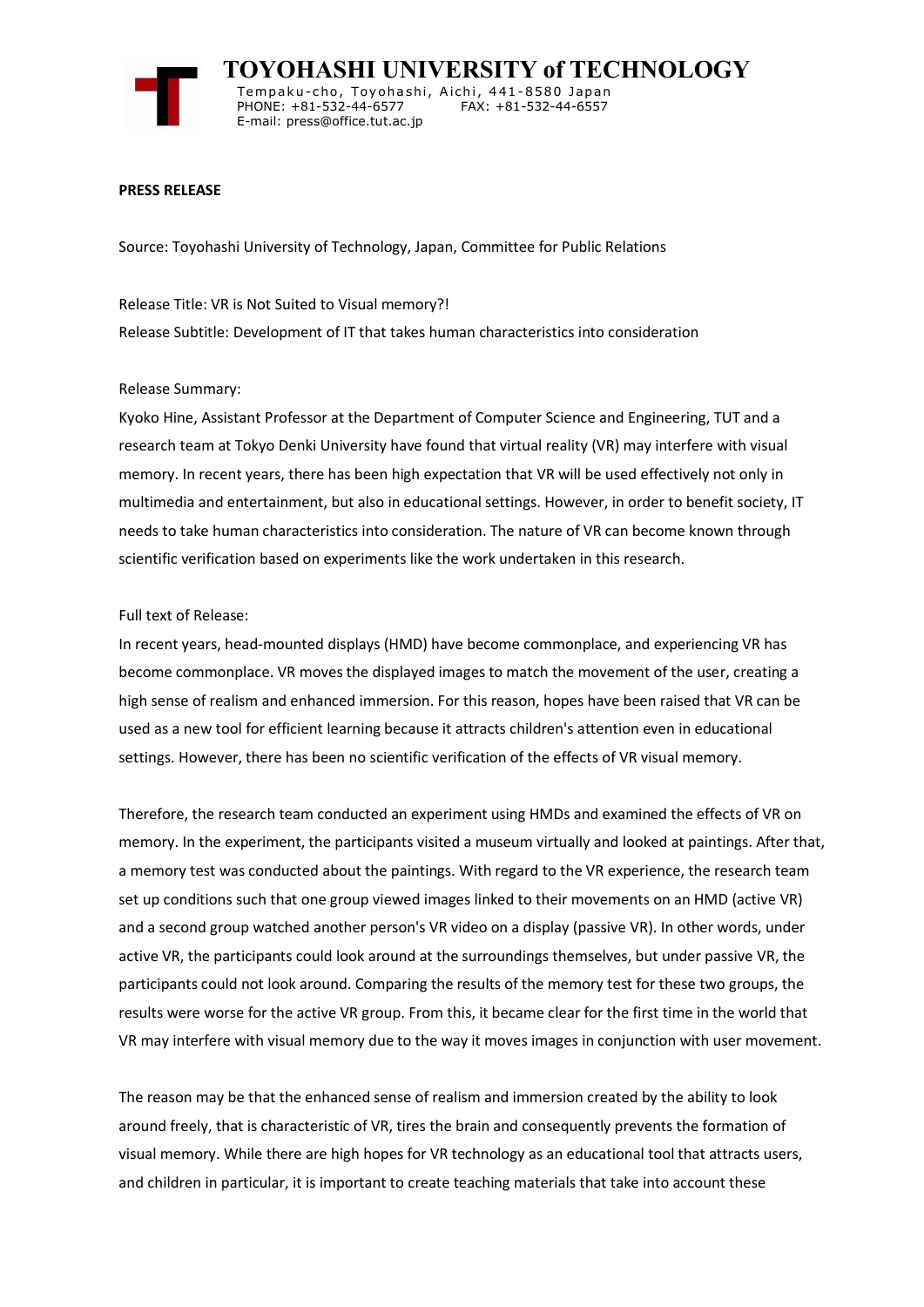

 **TOYOHASHI UNIVERSITY of TECHNOLOGY** Tempaku-cho, Toyohashi, Aichi, 441-8580 Japan<br>PHONE: +81-532-44-6577 FAX: +81-532-44-6557 PHONE: +81-532-44-6577 E-mail: press@office.tut.ac.jp

characteristics of VR. Society will require the development of IT that considers human characteristics more than ever in the coming years.

The museum was reproduced and photographed in VR by the research team. It was a challenge to make the preparations to secure a quiet and appropriate space for viewing the paintings. In addition, the team took 10 minutes of video. The videos had to be re-shot many times because it was necessary to secure an appropriate viewing angle to view and remember the paintings for the whole 10 minutes. As a result of these efforts, the team was able to produce good quality VR images for the experiment.

The team wants to find out why visual memory is hindered when the participants can look around freely in VR. Moving forward, the team hopes to offer suggestions on how to use VR as a better learning tool by removing the causes of this phenomenon.

## Reference:

Hine K. & Tasaki H. (2019). Active View and Passive View in Virtual Reality Have Different Impacts on Memory and Impression. Frontiers in Psychology. 10:2416. https://doi.org/10.3389/fpsyg.2019.02416

Further information Toyohashi University of Technology 1-1 Hibarigaoka, Tempaku, Toyohashi, Aichi Prefecture, 441-8580, JAPAN Inquiries: Committee for Public Relations E-mail: press@office.tut.ac.jp

Toyohashi University of Technology founded in 1976 as a National University of Japan is a research institute in the fields of mechanical engineering, advanced electronics, information sciences, life sciences, and architecture.

Website: https://www.tut.ac.jp/english/